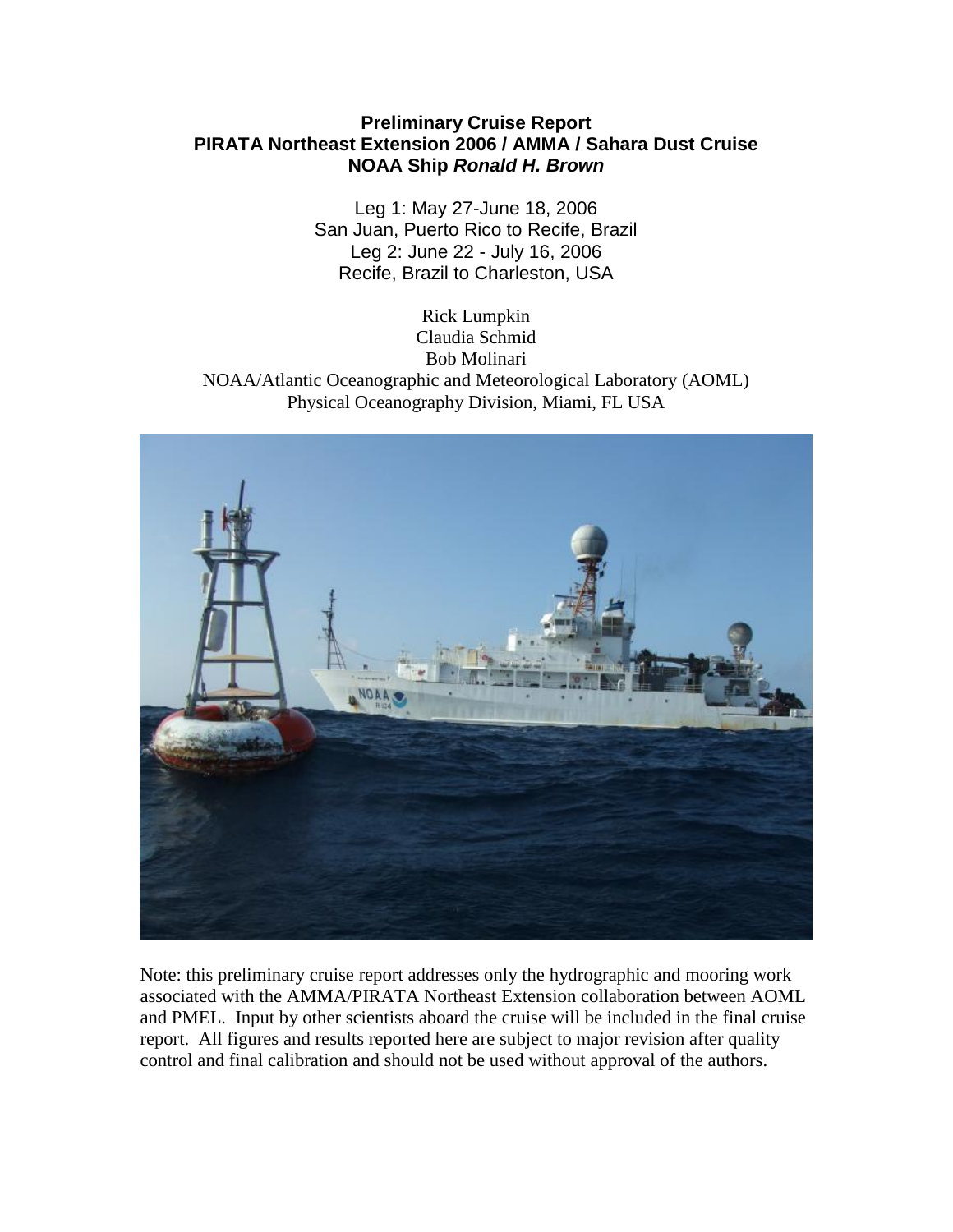**OVERVIEW**: The 2006 AMMA/PIRATA Northeast Extension Cruise RB0605 was designed to collect a suite of oceanographic and meteorological observations in the northeast Tropical Atlantic, to deploy two new moorings as a northeast extension of the PIRATA array, and to service a PIRATA backbone mooring at 0º, 23ºW. The cruise track and northeast extension were planned along 23ºW, a longitude cutting through the climatologically significant TNA (Tropical North Atlantic) region, including the southeast corner of the subtropical North Atlantic (a region of subduction for the subtropical cell circulation); the Guinea Dome and oxygen minimum shadow zone where the subtropical and tropical gyres meet, and the Tropical Atlantic current system and equatorial waveguide. All scientific goals of RB0605 were achieved.

## **Introduction**

*PIRATA Northeast Extension (PNE):* The Pilot Research Moored Array in the Tropical Atlantic (PIRATA) is a three-party project involving Brazil, France and the United States that seeks to monitor the upper ocean and near surface atmosphere of the Tropical Atlantic via the deployment and maintenance of an array of moored buoys and automatic meteorological stations. The array consists of a backbone of ten moorings that run along the equator and extend southward along 10ºW to 10ºS, and northward along 38ºW to 15ºN. Given the widely varying dynamics of various regions of the Tropical Atlantic, future extensions of the array had been anticipated by the PIRATA Science Steering Group.



Fig. 1: The Tropical Atlantic, showing the PIRATA backbone (red squares), automatic meteorological stations (green +), southwest extension (yellow circles), southeast extension pilot site (magenta triangle), and the Northeast Extension (blue stars).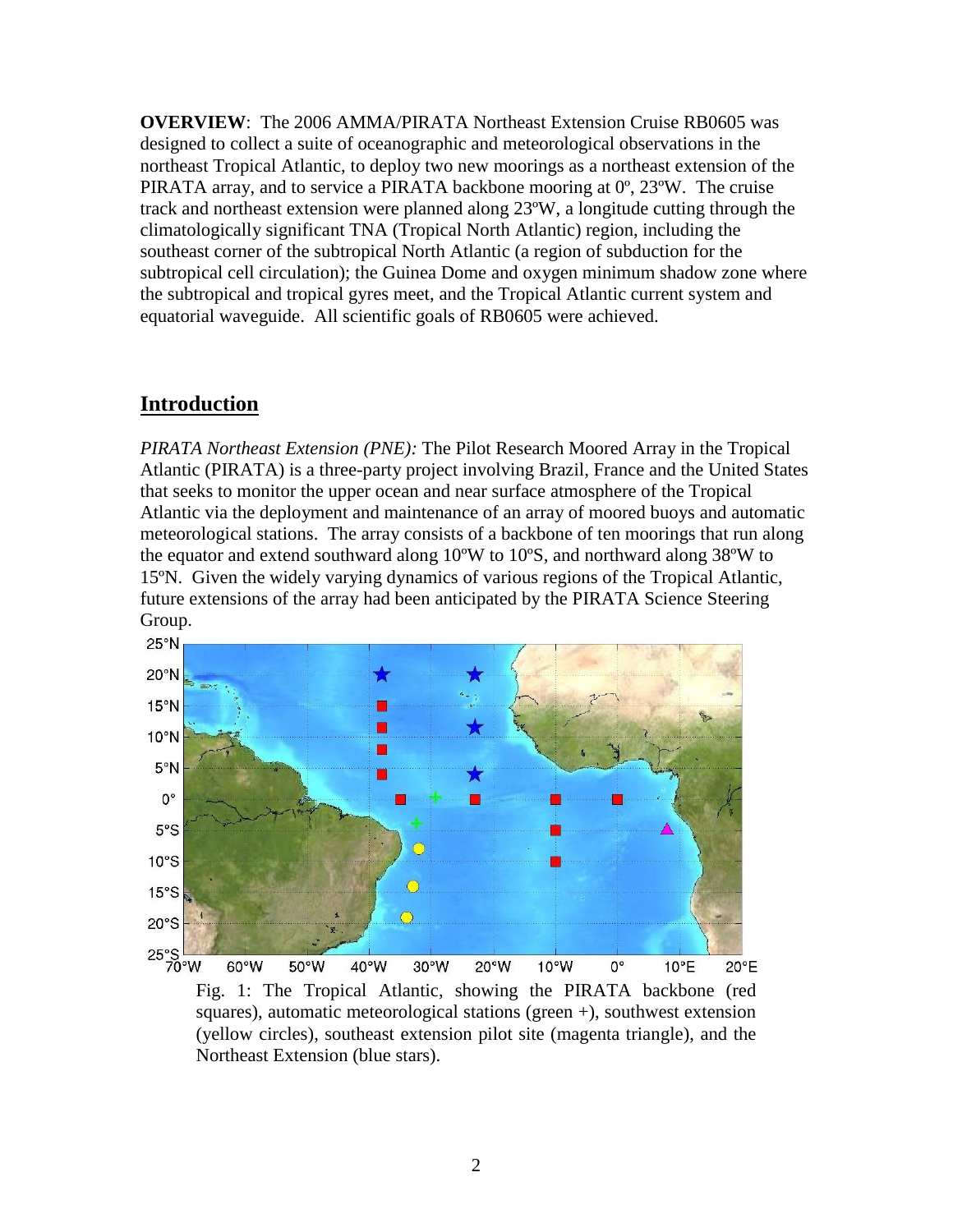The northeastern and north central Tropical Atlantic is a region of strong climate variations from intraseasonal to decadal scales, with impacts upon rainfall rates and storms for the surrounding regions of Africa and the Americas. PIs R.Lumpkin, B. Molinari and M. McPhaden proposed and were funded by NOAA for a Northeast Extension of the PIRATA array. This extension will consist of four moorings (Fig. 1), the first two deployed during this cruise and the next during 2007. Moored observations in these regions will improve our knowledge of (a) atmosphere-ocean heat exchanges and dynamics impacting the West African Monsoon (WAM) and the marine Intertropical Convergence Zone, (b) upper ocean dynamics affecting heat content and SST variability in the Tropical North Atlantic hotspot, (c) possible connections between SST patterns and North Atlantic climate regimes of variability, and (d) the development of atmospheric easterly waves into tropical cyclones. A better understanding of the processes driving SST anomalies in the TNA region will lead to better predictions of rainfall and other climate signals across a broad geographical domain at timescales from seasonal to decadal.

Due to commitments elsewhere, including in the Gulf of Guinea for EGEE3, the French were unable to service the backbone PIRATA mooring at  $0^{\circ}$ , 23°W in the summer of 2006. Because the NOAA vessel Ronald H. Brown was scheduled to occupy the RB0605 hydrographic section down 23ºW, AOML and NOAA's Pacific Marine Environmental Laboratory (PMEL) offered to service the mooring during this cruise.



## **Operations**:

Fig. 2: cruise track of the R/V Ronald H. Brown during leg 1 (black), with CTD stations (white bullets), PNE deployment sites (blue stars), and the PIRATA backbone servicing site (red square). Background shading is SST (ºC) on 13 June 2006, from merged TMI/AMSRE microwave satellite observations (Remote Sensing Systems).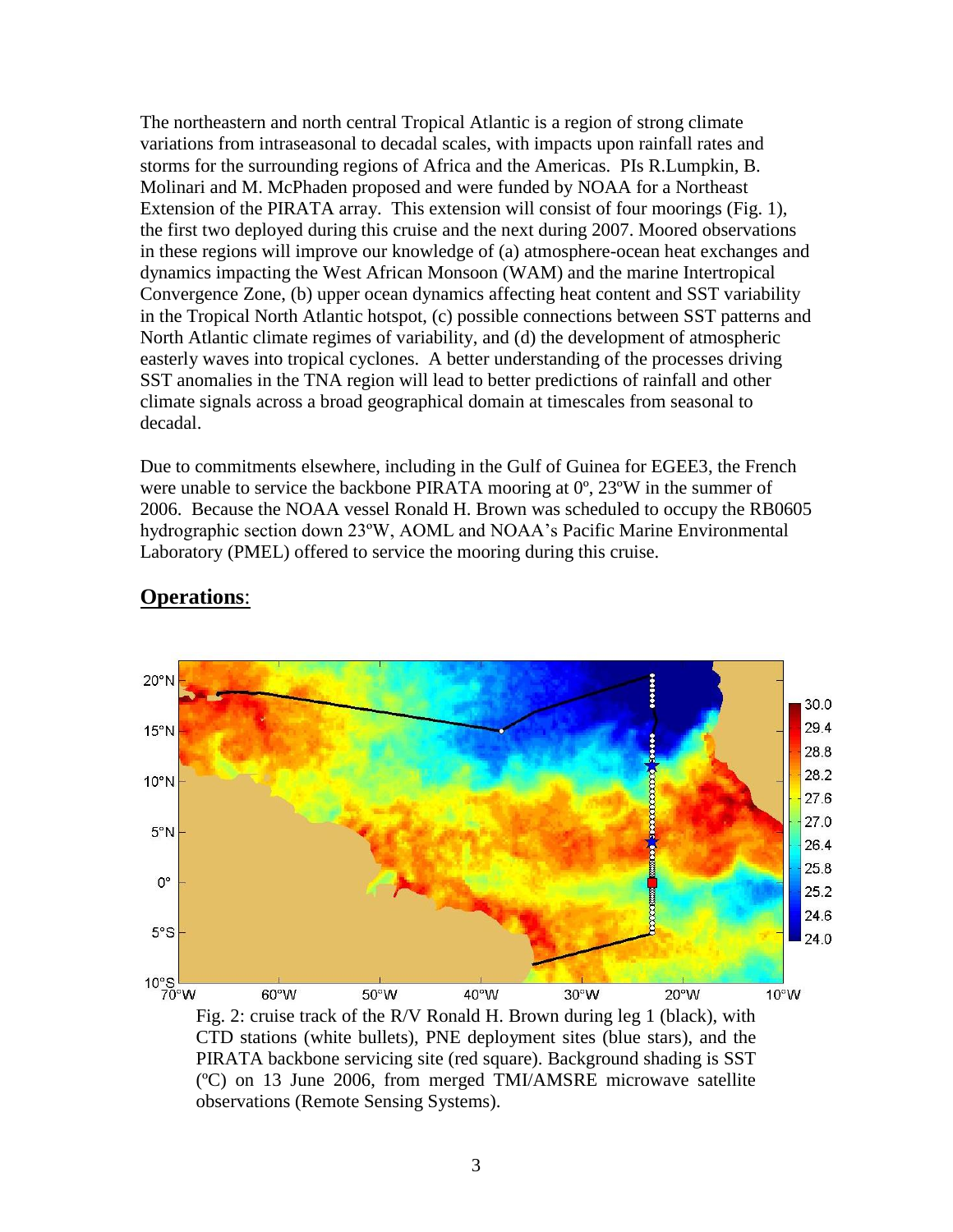

Fig. 3: cruise track of the R/V Ronald H. Brown during leg 2 (black), with CTD stations (black bullets), drifter deployments (blue circles), float deployments (black plusses) and XBT profiles (red crosses).

## Oceanographic data collected on this cruise:

- 1. ATLAS moorings of the Pilot Array in the Tropical Atlantic (PIRATA) were deployed at two new sites. These were the first two moorings of the PIRATA Northeast Extension (PNE), a US contribution to PIRATA. A French PIRATA backbone mooring at 0º, 23ºW was recovered and redeployed. The moorings are relaying real-time data including air temperature, relative humidity, wind speed and direction, rain rate, shortwave and longwave radiation, barometric pressure, sea surface temperature, subsurface currents at  $\sim$ 10m depth, and subsurface temperature and salinity at multiple points through the upper 500m of the water column.
- 2. Conductivity-Temperature-Depth (CTD) data were collected at 57 casts during leg 1, including a test cast at 15ºN, 38ºW and 56 casts on a meridional section from 20º30'N, 23ºW to 5ºS, 23ºW. During leg 2, the 23ºW section was repeated in the opposite direction (from 5ºS to 14º30'N) with 48 casts. All casts were conducted to a pressure of 1500dbar, or the bottom (if shallower). On all casts water samples were taken at various depths to calibrate salinity and oxygen sensors. The Temperature-Salinity structure along 23ºW from the CTD casts from leg 1 is shown in Fig. 4. Strong T-S anomalies at the northern two casts may be associated with an intrusion of high-oxygen Mediterranean Water north of the Cape Verde islands. The nearly linear T-S relationship at intermediate densities is the signature of Central Water. The salinity sections collected during the two legs show some significant differences in the mixed layer (Fig. 5), for example the freshening around 4ºS that can be seen clearly in Fig. 6. Other differences include changes in the thickness of the mixed layer, especially south of the equator as well as changes within the mixed layer close to the equator.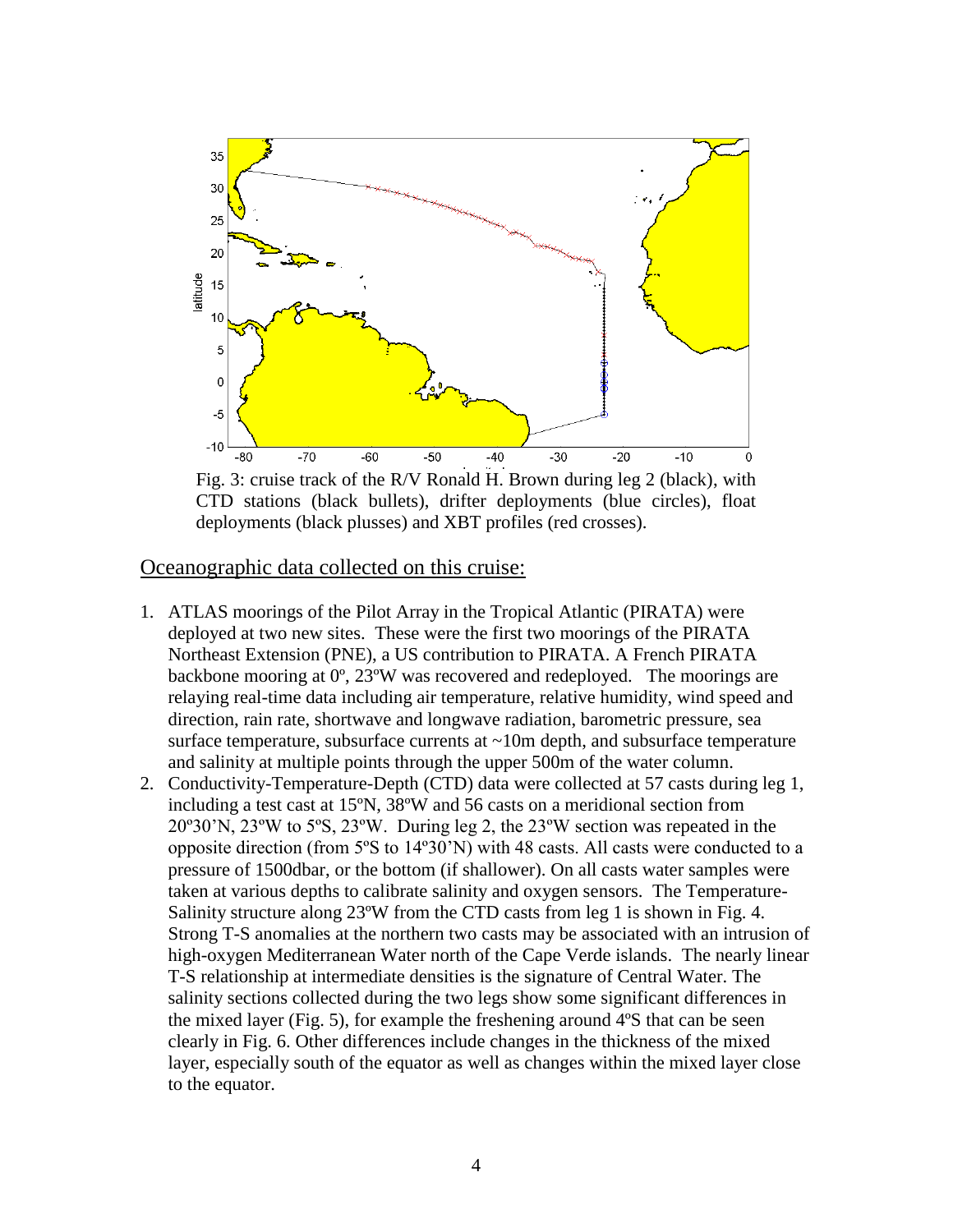

Fig. 4: salinity vs. potential temperature along the 23ºW section. Colors indicate latitude band: 15—20ºN (red), 10—15ºN (yellow), 5—10ºN (green), 0—5ºN (blue) and 5ºS—0 (black). Contours are sigma-theta values of constant potential density.



Fig. 5: sections of salinity along 23ºW collected during leg 1 (left) and leg 2 (right).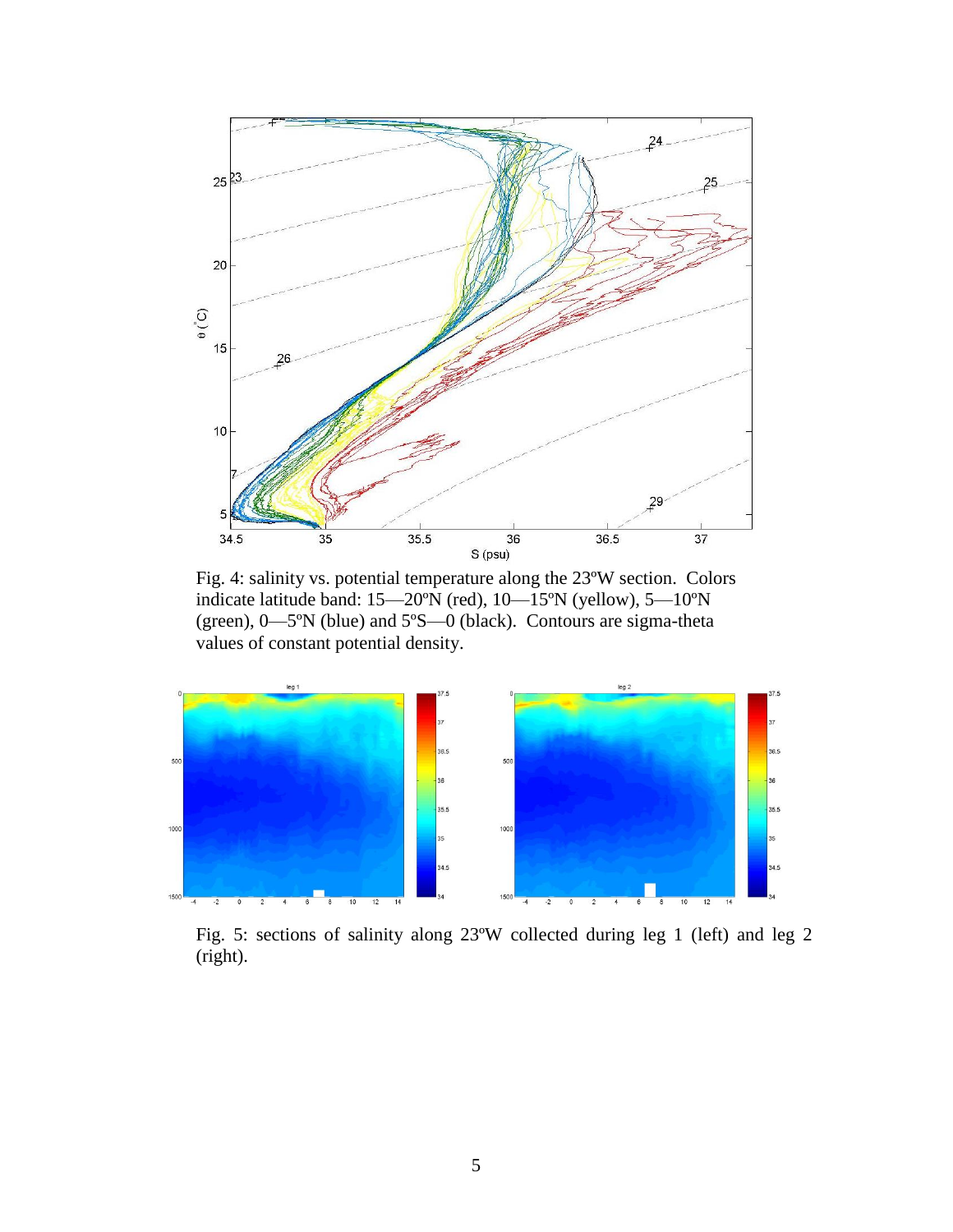

Fig. 6: sections showing the change of salinity between the time of leg 1 and the time of leg 2 along 23ºW.

3. Lowered Acoustic Doppler Current Profiler (LADCP) data were collected at all CTD casts with two 300 kHz workhorse LADCPs. The LADCP system measured the structure of the tropical and subtropical gyre down 23ºW, including an anticyclonic eddy centered at ~13.5ºN (Fig. 7). Major tropical currents are robust features in these data; abbreviations in Fig. 7 indicate the central branch of the South Equatorial Current (cSEC), Equatorial Undercurrent (EUC), northern branch of the South Equatorial Current (nSEC), North Equatorial Countercurrent (NECC), South Equatorial Countercurrent (SECC), North and South Intermediate Countercurrents (NICC and SICC) and the Equatorial Intermediate Current (EIC). The strongest current encountered during the cruise was the EUC, peaking at over 77 cm/s.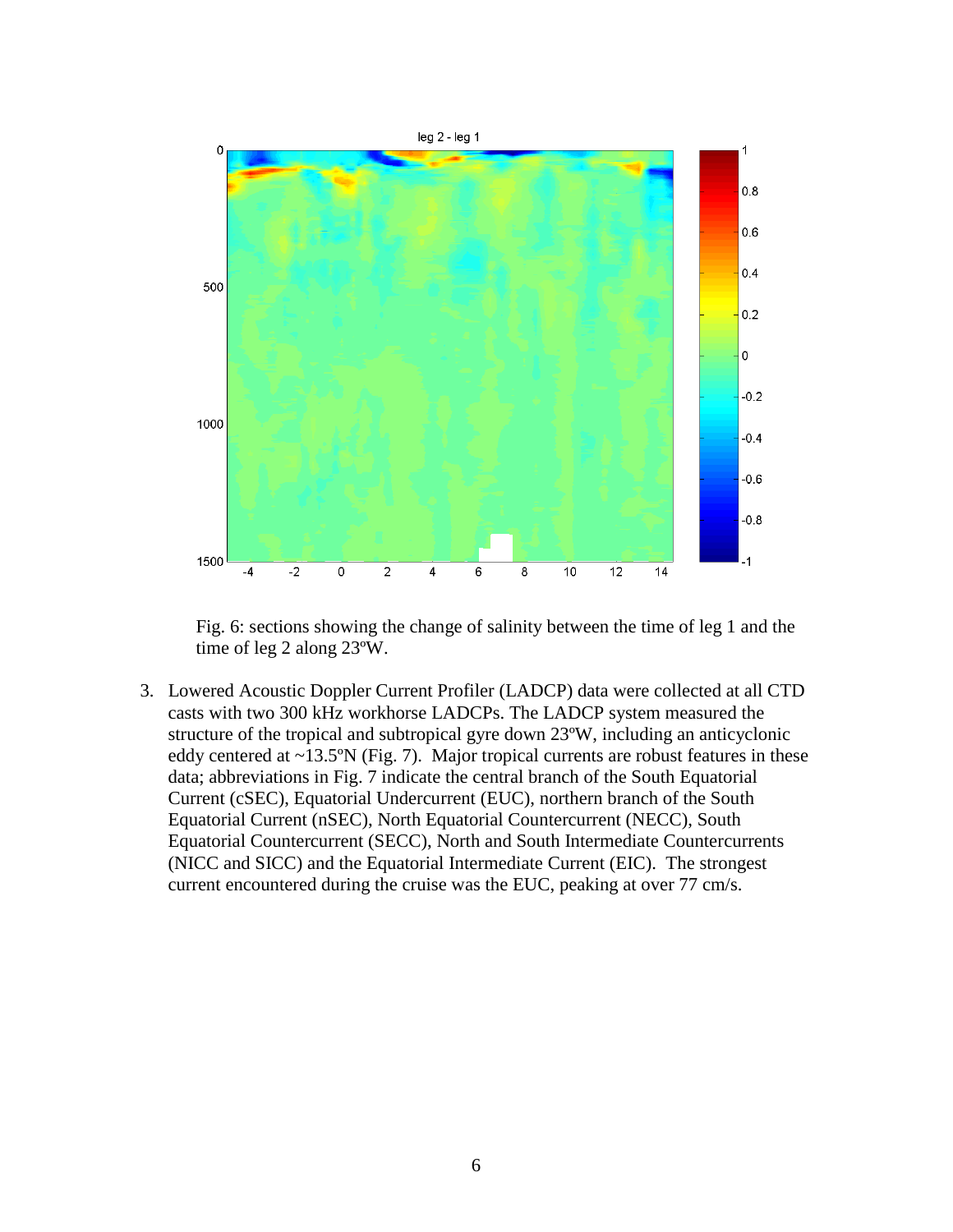

Fig. 7: zonal currents (m/s; red=eastward, blue=westward) measured by the LADCP system down 23ºW. Major currents are labeled.

- 4. 13 Argo floats were deployed during leg 1 and two during leg 2 to measure temperature and salinity profiles from the sea surface to 2000m and currents at 2000m depth, as part of the 3000 float global array. The floats were Argo WHOI-SOLO units, designed to sink to a parking depth of 2000m, stay there for 10 days following currents at that depth, then rise to the surface while profiling temperature and conductivity for transmission to Argos satellites.
- 5. 12 satellite-tracked surface drifters were deployed during leg 1 and nine during leg 2 to measure sea surface temperature and mixed layer currents, as part of the 1250 drifter global array. The drifters were mini-Surface Velocity Program satellite-tracked drifting buoys, drogued at 15m to follow mixed layer currents. All included a thermistor on the surface buoy for SST. Their data are transmitted in real time via the Argos system.
- 6. 69 expendable bathythermographs (XBTs) were launched during leg 1 and 36 during leg 2 to measure temperature profiles of the upper ocean (Fig. 8).